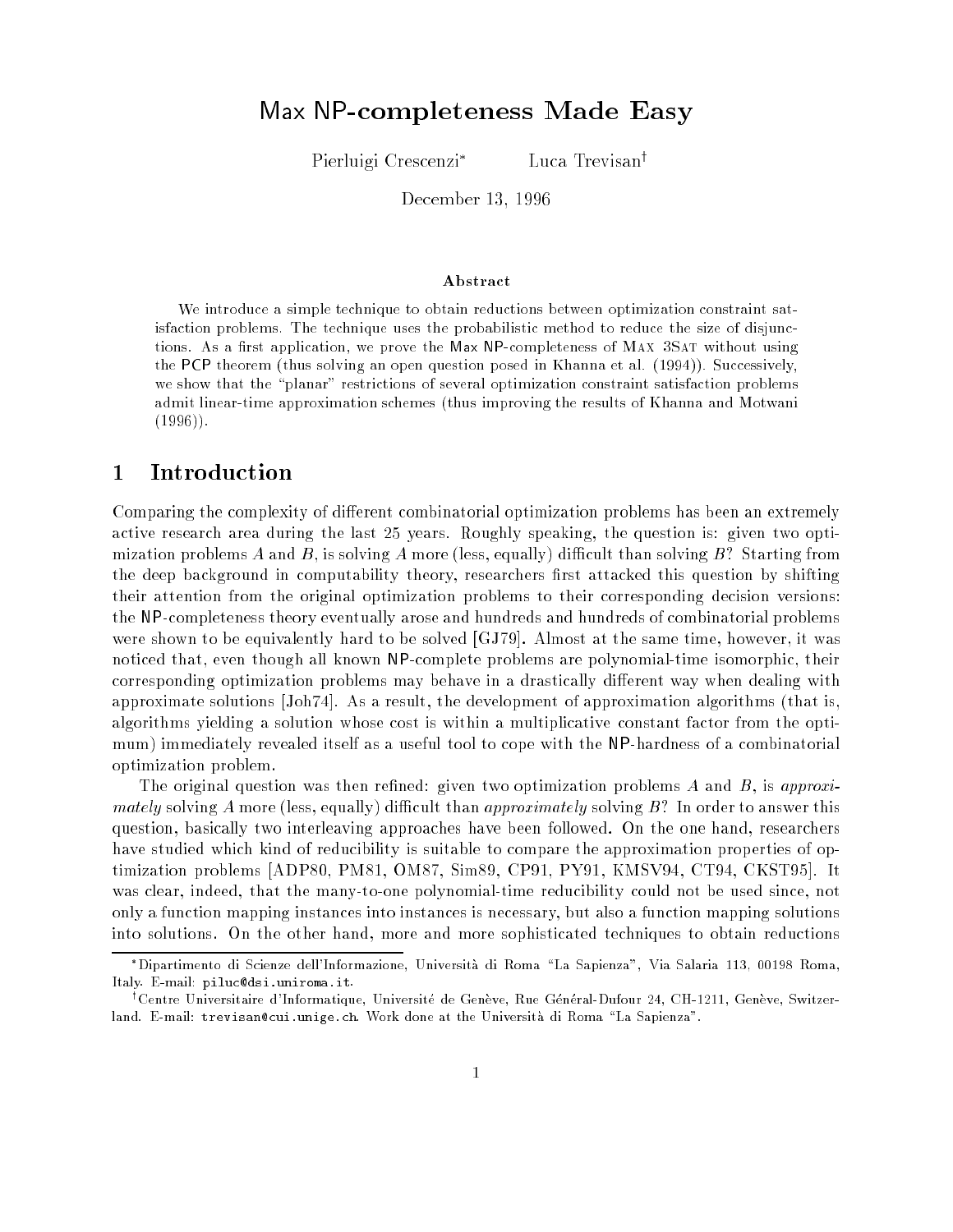were developed passing through the use of expander graphs [PY91] and arriving at the extremely complicated and powerful toolkit of probabilistically checkable proofs [KMSV94].

Among the different proposals of approximation preserving reducibilities, the L-reducibility [PY91] can certainly be considered the most popular since, in a certain sense, it is the most simple and natural. However, more sophisticated definitions are necessary to obtain completeness results in natural approximation classes [KMSV94, CT94]. Moreover, the simplicity of the L-reducibility forces the "reducer" to use complicated tools. A complicated reduction between two optimization problems has several disdvantages. First, (needless to say) it is difficult to be explained and to be checked. Second, it usually hides the relationship between the combinatorial structure of the two problems. Third, it rarely can be used on a positive side, that is, in order to obtain improved algorithmic results.

The aim of this paper is to introduce a simple technique to obtain reductions between optimization constraint satisfaction problems. The simplicity of the technique will allow us both to clarify already known structural results and to obtain new algorithmic ones. Before stating our results, we recall some previous ones about completeness in approximation classes.

The formal definition of approximation algorithm and performance ratio is due to [Joh74]. Shortly after, several approximation classes were defined, including APX (that is, the class of problems that are approximable within some constant factor) and PTAS (that is, the class of problems that are approximable within *any* constant factor). In a few years the field developed rapidly on the algorithmic side but only a few, unsatisfying, hardness results came up, until a novel approach was introduced in [PY91]. In this paper, the authors, instead of searching for complete problems in natural (that is, computationally dened) approximation classes, focused on natural problems and found a reasonable class where they are complete. Their starting point was the logical characterization of NP [Fag74]. They obtained a class of APX optimization problems by introducing a notion of optimization in this characterization, called this class Max NP, and showed that several problems, including MAX SAT, belong to it. However, they could not find any complete problem. A restriction in the definition yields the subclass Max SNP, that still contains interesting problems such as Max Cut and Max 3Sat, and that turns out to have natural complete problems (including MAX CUT and MAX 3SAT themselves). The success of this approach was immediate and widespread. Other Max SNP-hard problems were soon discovered and other approximation classes with natural complete problems were introduced [PR93, KT94, KT95]. In [KMSV94] the logical approach was finally reconciled with the computational one. In fact, by making use of the PCP theorem [ALM<sup>+</sup>92], the authors proved that MAX 3SAT is APX-complete. As a corollary of this result, it follows that Max 3Sat is Max NP-complete thus answering a question posed in [PY91].

### Our Results

In this paper, we introduce a reduction technique based on the *probabilistic method* that allows to directly prove the Max NP-completeness of MAX 3SAT. In order to obtain this result we make use of a more powerful reducibility than L-reducibility, called PTAS-reducibility [CT94]. Indeed, our technique further exploits such additional power and does not seem to work when restricted to the L-reducibility. As expected, more powerful reducibilities may allow simpler reductions.

The relevance of our new Max NP-completeness proof is due to the fact that it does not use the PCP machinery (thus solving an open question posed in [KMSV94]). Moreover it has both structural and algorithmic consequences.

From a *structural* point of view, the Max NP-completeness of MAX 3SAT means that Max NP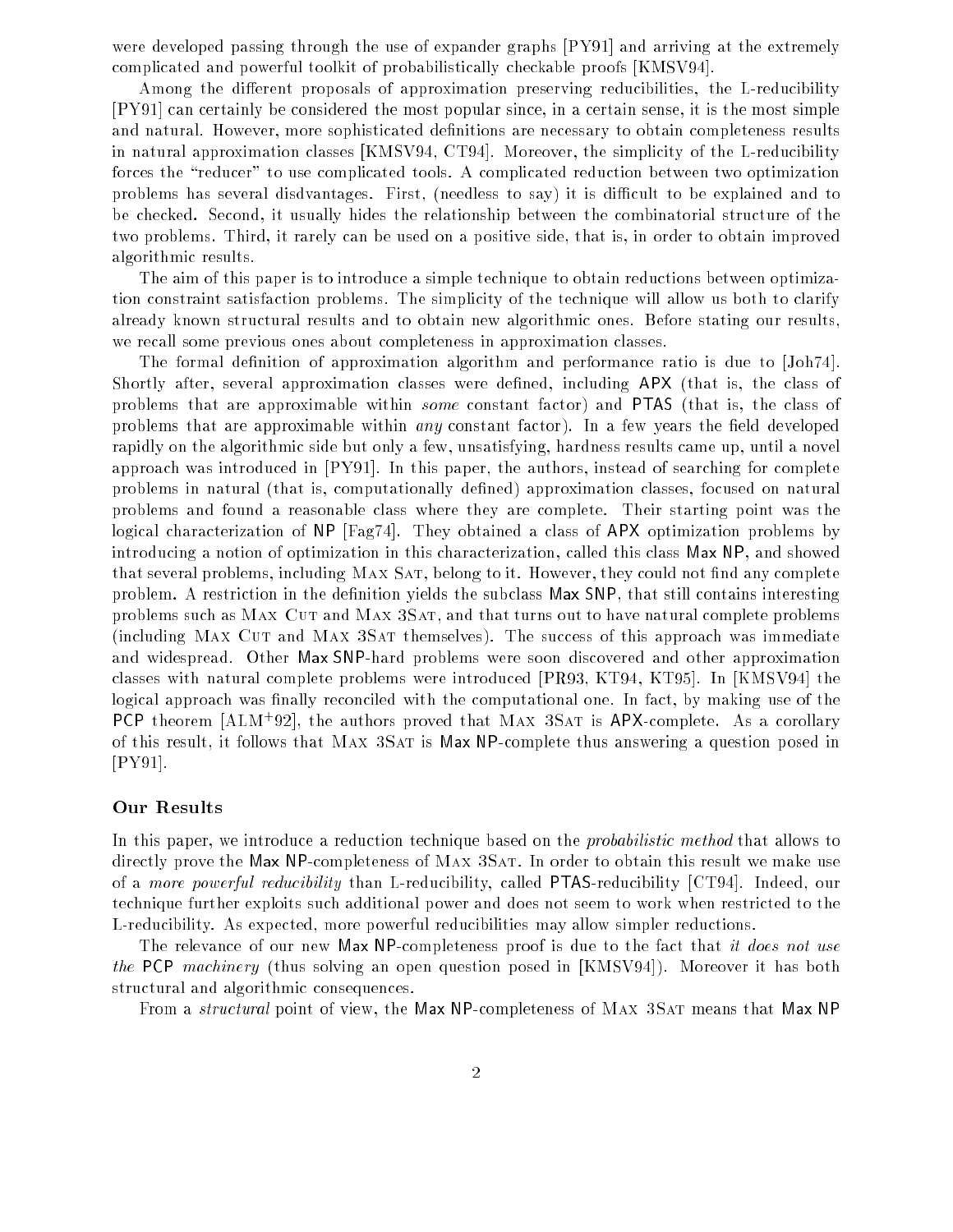problems are not harder to approximate than Max SNP ones. The definition of Max NP involves a richer logical structure, that is, one more quantier than Max SNP. The reduction based on the PCP theorem does not clearly explain how comes that it is possible to get rid of this additional quantifier. This is due to the fact that this reduction is *qlobal* in a very strong sense, and, while reducing a logical problem to another, it is not clear which variables are mapped to which and which constraint is mapped to which: in a few words, there is no clear relation between the structure of the source problem and the structure of the target problem. In contrast, our reduction gives a very simple explanation of the relation between Max NP and Max SNP. Recall that, roughly speaking, the only difference between the two classes is that in the logical definition of a Max NP problem arbitrarily long disjunctions are allowed [PY91]. However, long disjunctions are easy to satisfy (in a probabilistic sense) and thus they cannot make the problem harder.

From an *algorithmic* point of view, an approximation-preserving reduction from a problem A to a problem B can yield an *approximation scheme* in the following case. Assume that problem B admits an approximation scheme when restricted to some subset  $\mathcal{I}_B$  of its instances, and that it is possible to find a set  $\mathcal{I}_A$  of instances of A such that any such instance is mapped by the reduction into an instance of  $\mathcal{I}_B$ . Then, the reduction together with the approximation scheme gives an approximation scheme for the instances of  $\mathcal{I}_A$ . Our reduction gives indeed an approximation scheme for planar restrictions of MAX SAT and MAX GSAT-B that works in linear time (as opposed to a previous scheme running in time  $n^{O(1/\epsilon)}$  [KM96]).

Comparison with PCP-based Reductions. Our result would have been impossible to obtain by using PCP-based reductions for at least two reasons:

- 1. It is very difficult to characterize the outcome of a PCP-based reduction, and so to understand which set of instances will be mapped into which.
- 2. PCP-based reductions always generate instances that are hard to approximate, whatsoever was the simple structure of the source instance.

The above considerations suggest that a PCP-free proof that MAX 3SAT is APX-complete would have very interesting structural and algorithmic consequences. We show that, unfortunately, at least a weaker version of the PCP theorem is necessary in order to prove the APX-completeness of Max 3Sat.

Comparison with Local-Replacement Reductions. The most common technique to reduce a constraint satisfaction problem to another is the local-replacement one [GJ79]. In particular, the best known non-approximability results for several problems, including MAX 3SAT and MAX CUT. are derived using reductions of this kind [BGS95, TSSW96, Has96]. Deriving more "efficient" reductions would imply stronger (possibly tight) non-approximability results. Unfortunately, lower bounds for the efficiency of local-replacement reductions have been found [TSSW96]. In particular the reductions yielding the non-approximability results for MAX 3SAT and MAX CUT are optimal among local-replacement ones. We show that, in some signicant cases, our reduction beats the known lower bounds and is thus provably better than any local-replacement reduction.

## 2 Preliminaries

We assume familiarity with the basic concepts of computational complexity theory. For the definitions of most of the complexity classes used in this paper we refer the reader to one of the books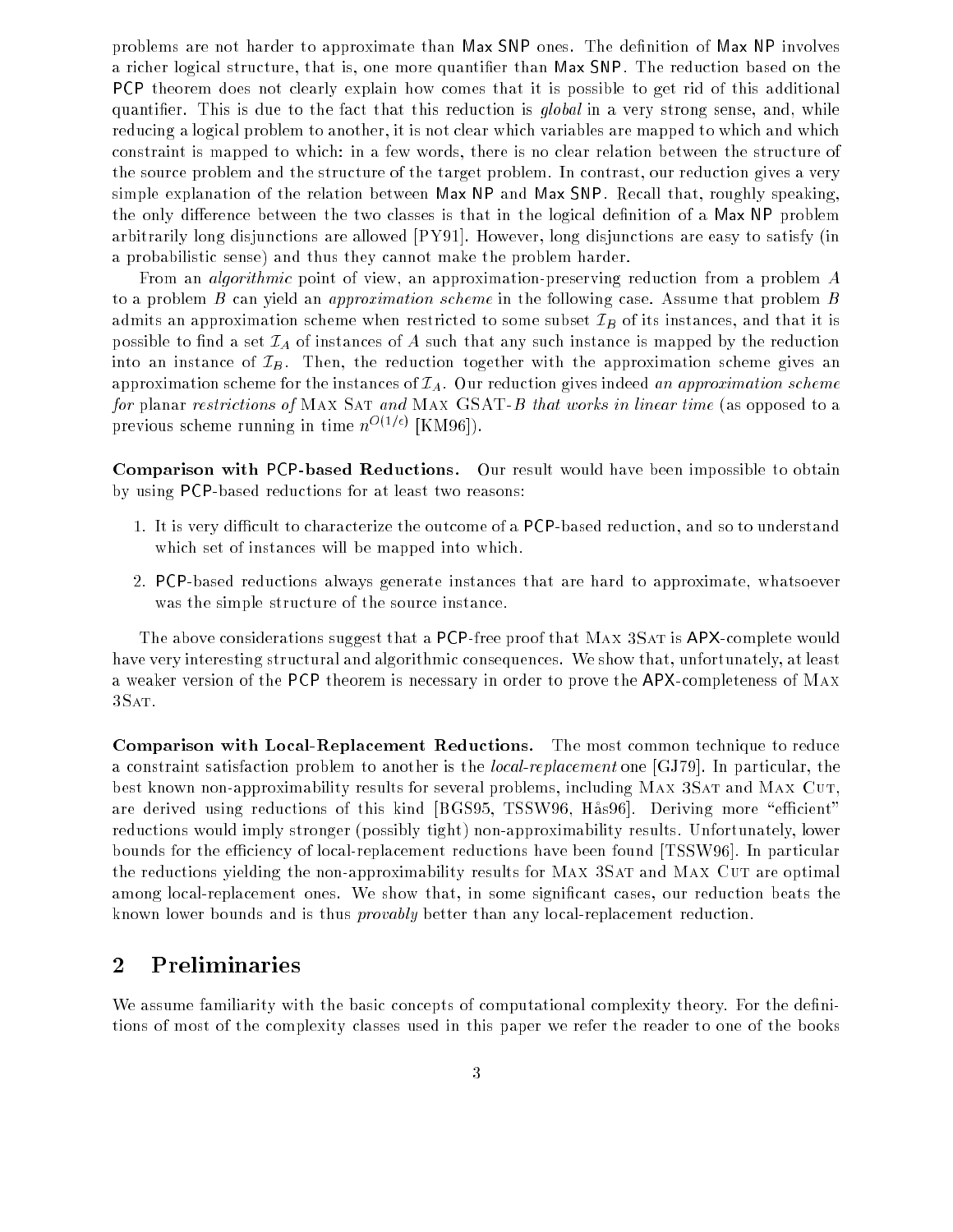on the sub ject (see, for example, [GJ79, BaG88, BC93, Pap94]).

An optimization problem A consists of: (1) the set I of instances, (2) for any instance  $x \in I$ , a set  $sol(x)$  of solutions, and (3) for any instance  $x \in I$  and for any solution  $y \in sol(x)$ , a measure  $m(x, y)$ . Solving an optimization problem means to find an optimum solution y for a given an instance  $x$ , that is, a solution whose measure is maximum or minimum depending on whether the problem is a maximization or a minimization one. In the following opt will denote the function that maps an instance x into the measure of an optimum solution. The optimization problems we deal with in this paper are defined in Section 2.1.

**Definition 1 (Performance Ratio)** Let A be an optimization problem. For any instance x and for any solution  $y \in sol(x)$ , the performance ratio of y with respect to x is defined as

$$
R(x, y) = \max \left\{ \frac{\text{opt}(x)}{\text{m}(x, y)} , \frac{\text{m}(x, y)}{\text{opt}(x)} \right\}
$$

:

For a constant  $r > 1$ , we say that an algorithm T is r-approximate for an optimization problem A if, for any instance x, the performance ratio of the feasible solution  $T(x)$  with respect to x is at most r. If a problem A admits a polynomial-time r-approximate algorithm for some constant  $r > 1$ , then we will say that A belongs to the class APX. An optimization problem A belongs to the class PTAS if a polynomial-time approximation scheme for A exists, that is, an algorithm  $T$ such that, for any fixed rational  $r > 1$ ,  $T(\cdot, r)$  is a polynomial-time r-approximate algorithm for A.

We refer to  $[{\rm PY91}]$  (see also  $[{\rm KT94}]$ ) for a formal definition of Max NP and Max SNP. We here give informal but equivalent definitions. We say that A is a subproblem of B if  $I_A \subseteq I_B$ , and, for any  $x \in I_A$ , it holds  $\mathsf{sol}_A(x) = \mathsf{sol}_B(x)$  and  $\mathsf{m}_A(x, \cdot) = \mathsf{m}_B(x, \cdot)$ .

**Definition 2** (Max SNP and Max NP) A maximization problem is in the class Max SNP if a constant k exists such that A can be expressed as a subproblem of Max k-CSP. A maximization problem is in the class  $\mathsf{Max} \mathsf{NP}$  if a constant B exists such that A can be expressed as a subproblem of MAX  $GSAT-B$ .

**Definition 3 (PTAS-reducibility [CT94])** Let A and B be two optimization problems. A is said to be PTAS-reducible to B, in symbols  $A \leq_{PTAS} B$ , if three functions f, g, and c exist such that:

- 1. For any rational  $r > 1$ , and for any  $x \in I_A$ ,  $f(x, r) \in I_B$  is computable in time  $t_f(|x|, r)$ .
- 2. For any rational  $r > 1$ , for any  $x \in I_A$ , and for any  $y \in sol(f(x,r))$ ,  $g(x,y,r) \in sol(x)$  is computable in time  $t_g(|x|, |y|, r)$ .
- 3. For any fixed r, both  $t_f(\cdot,r)$  and  $t_g(\cdot,\cdot,r)$  are bounded by a polynomial.
- 4.  $c:(1,\infty) \cap \mathcal{Q}^+ \to (1,\infty) \cap \mathcal{Q}^+$  is a computable function.
- 5. For any rational  $r > 1$ , for any  $x \in I_A$ , and for any  $y \in \mathsf{sol}_B(f(x, r)),$

 $R_B(f(x, r), y) \leq c(r)$  implies  $R_A(x, g(x, y, r)) \leq r$ .

The triple  $(f, q, c)$  is said to be a **PTAS**-reduction from A to B.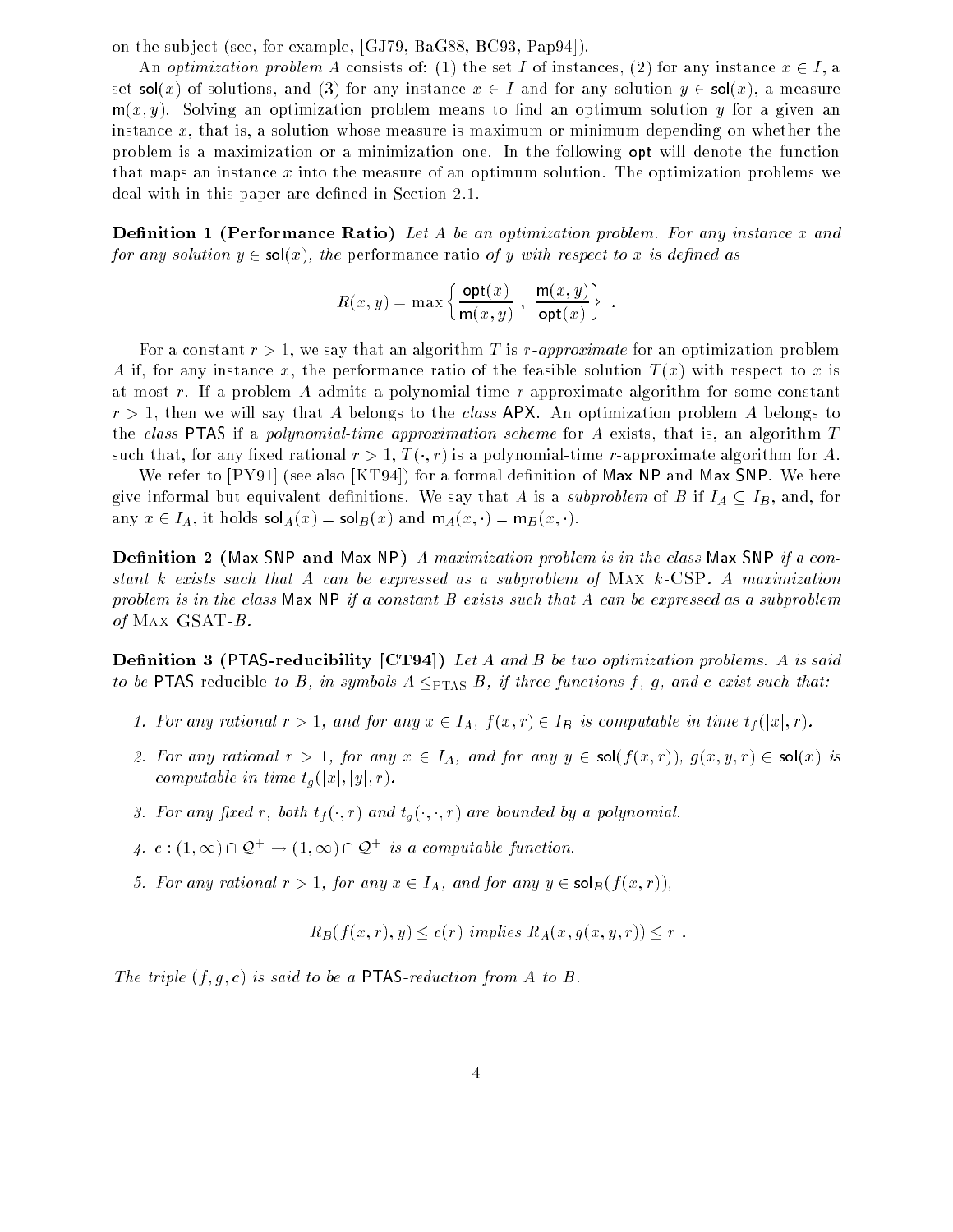In [CT94] it is shown that if  $A \leq_{\text{PTAS}} B$  and  $B \in \text{PTAS}$ , then  $A \in \text{PTAS}$ .

Finally, we summarize the main definitions from the theory of probabilistically checkable proofs. A promise problem is a pair  $(Y, N)$  of disjoint sets of strings from some fixed alphabet  $\Sigma$  (we can assume without loss of generality  $\Sigma = \{0, 1\}$ . An algorithm solves a promise problem  $(Y, N)$ if, for any input string  $x \in Y$ , the algorithm accepts, and, for any input string  $x \in N$ , the algorithm rejects. The behaviour of the algorithm can be arbitrary when it receives in input a string from  $\Sigma^*$  –  $(Y \cup N)$ . A language L can be seen as the promise problem  $(L, \Sigma^* - L)$ .

A verifier is an oracle probabilistic polynomial-time Turing machine  $V$ . During its computation, V tosses random coins, reads its input and has oracle access to a string  $\pi$  called proof. Let now x be an input and  $\pi$  be a proof. We denote by  $\mathbf{AUC}[V^-(x)]$  the probability over its random tosses that v accepts x using *n* as an oracle. We also denote by  $A\cup\cup$   $\vee$  (x)] the maximum of  $A\cup\cup$   $\vee$  (x)] over all proofs  $\pi$ .

**Definition 4 (PCP Classes)** Let  $(Y, N)$  be a promise problem, let  $0 < s < c \leq 1$  be two constants, let q be a positive integer and  $r : \mathcal{Z}^+ \to \mathcal{Z}^+$ . Then we say that  $(Y, N) \in \text{PCP}_{c,s}[r, q]$  if a verifier V exists for  $(Y, N)$  such that

- V uses  $O(r(n))$  random bits, that is, for any input x and for any proof  $\pi$ , V tosses at most  $O(r(|x|))$  random coins;
- $\bullet$  V has query complexity q, that is, for any input x, V reads at most q bits from the proof;
- V has soundness s, that is, for any  $x \in N$ ,  $\mathbf{ACC}[V(x)] \leq s$ ;
- *V* has completeness c, that is, for any  $x \in Y$ ,  $\mathbf{ACC}[V(x)] \geq c$ .

Using the above notation, we can state the PCP Theorem as follows.

**Theorem 5 (PCP Theorem [AS92b, ALM<sup>+</sup>92])** A constant q exists such that

$$
\mathsf{NP} \subseteq \mathsf{PCP}_{1,1/2}[\log, q].
$$

We shall also use the short-hand notation  $PCP(r, 1) \stackrel{\text{def}}{=} \bigcup_{k>1} PCP_{2/3,1/3}[r, k]$ . Note that the constants 2/3 and 1/3 are arbitrarily chosen, that is, for any fixed c and s with  $0 < s < c < 1$ , it holds  $\mathsf{PCP}(r,1) = \bigcup_{k>1} \mathsf{PCP}_{c,s}[r,k].$ 

#### 2.1 Definition of the Problems

Recall that a (k-ary) constraint function is a Boolean function  $f: \{0,1\}^k \to \{0,1\}$ . A constraint family F is a finite collection of constraint functions. The arity of F is the maximum arity of the functions in F. A constraint C over a variable set  $\{x_1, \ldots, x_n\}$  is a pair  $C = (f, (i_1, \ldots, i_k))$  where  $f: \{0,1\}^k \to \{0,1\}$  is a constraint function and  $i_j \in \{1, \ldots, n\}$  for  $j = 1, \ldots, k$ . The constraint  $C$  is said to be satisfied by an assignment  $(a_1, \ldots, a_n)$  to  $(x_1, \ldots, x_n)$  if  $C(a_1, \ldots, a_n) \stackrel{\text{def}}{=}$  $f \left( \begin{array}{c} a & b \\ c & d \end{array} \right)$ 1. We say that constraint C is from  $\mathcal F$  if  $f \in \mathcal F$ .

For a constraint family F, the *constraint satisfaction problem* MAX F is the maximization problem defined as follows:

INSTANCE: A collection  $\phi = \{C_1, \ldots, C_m\}$  of constraints from F over a variable set X =  ${x_1, \ldots, x_n}.$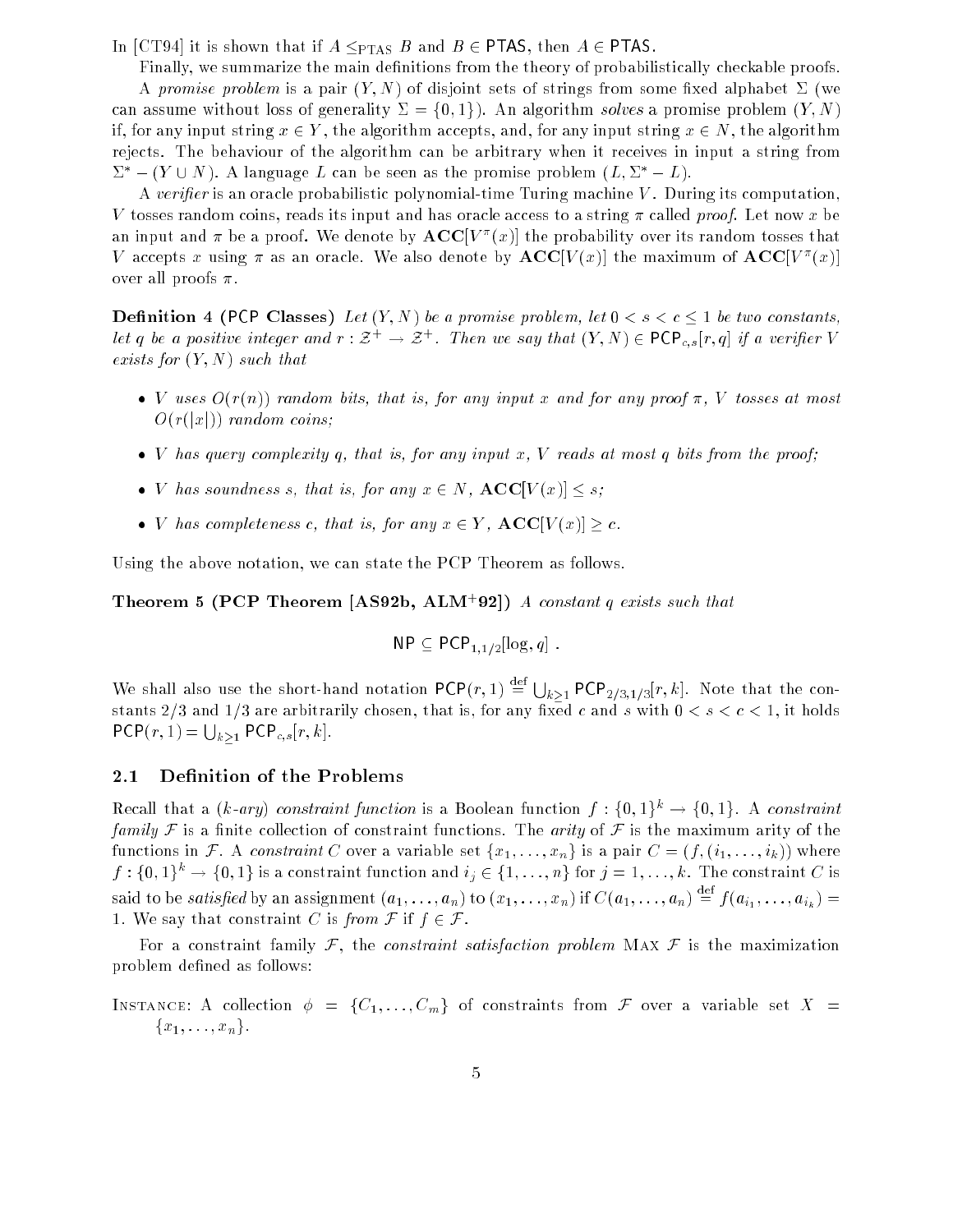SOLUTION: A truth assignment  $\tau$  for the variables in X.

MEASURE: Number of constraints satisfied by  $\tau$ .

We now give a list of the constraint families used in this paper.

- For any  $k \ge 1$ ,  $k\text{SAT} = \{f: \{0,1\}^h \to \{0,1\} : |\{\vec{a} : f(\vec{a}) = 0\}| = 1 \land h \le k\}$ , that is,  $k\text{SAT}$ is the set of at-most-k-ary  $disjunctive$  constraints.
- SAT =  $\bigcup_{k>1} k$ SAT
- For any  $B \ge 1$ , GSAT-B consists of all Boolean functions that admit a disjunctive normal form  $(DNF)$  representation where all the conjunctions have no more than  $B$  terms.
- For any  $k \ge 1$ , k-CSP consists of all h-ary Boolean functions, for  $h \le k$ , that is, k-CSP =  ${f: \{0,1\}^h \rightarrow \{0,1\} : h \leq k}.$

For a polynomial-time computable function  $k : \mathcal{Z}^+ \to \mathcal{Z}^+$  we let MAX  $k(n)$ SAT be the restriction of MAX SAT to instances with constraints of arity at most  $k(n)$  (where n is the number of variables). Finally, we will also make use of the MIN BIN PACKING problem defined as follows:

INSTANCE: Finite set U of items, and a size  $s(u) \in \mathcal{Q}^+ \cap (0,1]$  for each  $u \in U$ .

SOLUTION: A partition of U into disjoint sets  $U_1, U_2, \ldots, U_m$  such that the sum of the sizes of the items in each  $U_i$  is at most 1.

MEASURE: The number of used bins, that is, the number  $m$  of disjoint sets.

# 3 The Disjunction Shrinking Technique

In this section we introduce the technique to obtain approximation preserving reductions between constraint satisfaction problems. The basic idea is better explained in the special case of the reduction from MAX SAT to MAX 3SAT. Standard reduction techniques based on local replacement fail to reduce MAX SAT to MAX 3SAT due to the possible presence of large clauses. Large clauses, however, are easy to satisfy using a simple randomized algorithm (that, in turn, performs poorly on small clauses). We then combine (in a probabilistic sense) a solution based on standard reductions and one given by the randomized algorithm, and this mixed solution will be good for any combination of small and large clauses. The idea of probabilistically combining different solutions has been used in the design of *approximation algorithms* (e.g. in [GW94]) but we use it for the first time to develop an approximation-preserving reduction.

Theorem 6 (Disjunction Shrinking Theorem) Let  $p \in (0, 1/2)$ ,  $B, k \in \mathcal{Z}^+$ ,  $r, r' \geq 1$  be such that

$$
r \ge \max \left\{ \frac{1}{1 - (1 - p^B)^{k+1}}, \frac{r'}{(1 - p)^B} \right\}
$$

Then r-approximating MAX GSAT-B is reaucible to r-approximating MAX  $\kappa_{B}$ -GSP.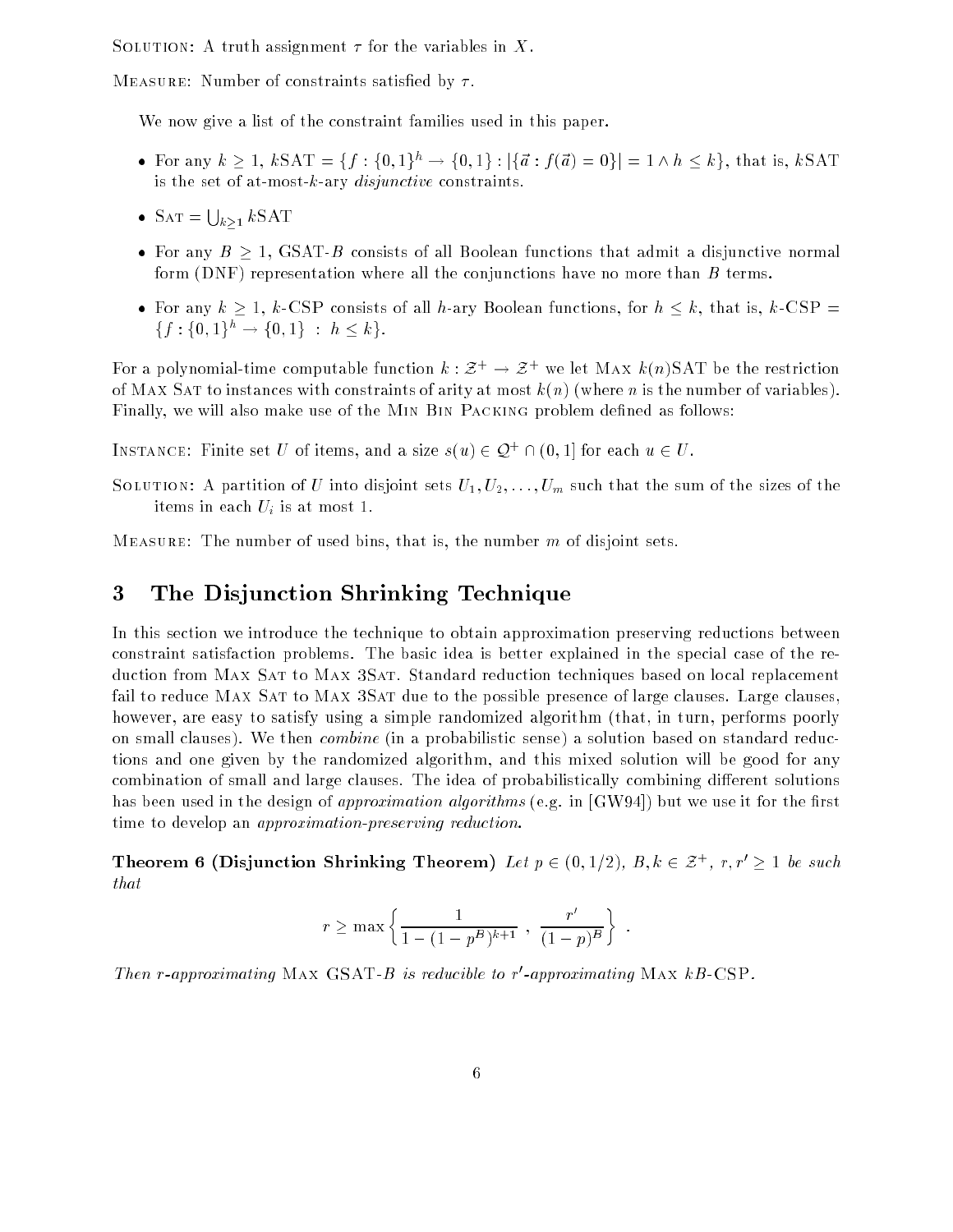**PROOF:** Let  $\phi$  be an instance of MAX GSAT-B with m constraints,  $m_k$  be the number of constraints of  $\phi$  with k or less B-ary conjuncts, and  $\phi_k$  be the instance of MAX kB-CSP containing these  $m_k$ constraints. Denne  $m_l = m - m_k$  and  $\varphi_l = \varphi - \varphi_k$ , let  $\tau_k$  be an  $r$  -approximate solution for  $\varphi_k,$ and a be the number of constraints satisfied by  $\tau_k$ . It is immediate to verify that

$$
\mathsf{opt}(\phi) \le r' a + m_l \tag{1}
$$

Indeed, any assignment cannot satisfy more than r  $a$  constraints in  $\varphi_k$  (otherwise  $\tau_k$  would not be  $r$  -approximate) and more then  $m_l$  constraints in  $\varphi_l.$  We now define a random assignment  $\tau_R$  over the variables of  $\phi$  with the following distribution:

• If a variable x occurs in  $\phi_k$ , then

$$
\mathbf{Pr}[\tau_R(x) = \tau_k(x)] = 1 - p.
$$

• If a variable x occurs in  $\phi$  but not in  $\phi_k$ , then

$$
\mathbf{Pr}[\tau_R(x) = \mathsf{true}] = 1/2.
$$

Let us now estimate the average number of constraints of  $\phi$  that are satisfied by  $\tau_R$ . Any literal is true with probability at least p (since  $p < 1/2$ ,  $1-p > p$ ), thus the probability that a constraint in  $\phi_l$  is contradicted is at most  $(1-p^B)^{k+1}$ . On the other hand, if a constraint is satisfied by  $\tau_k$ , then there is a probability at least  $(1-p)^{-\tau}$  that it is still satisfied by  $\tau_R.$  We can thus infer a lower bound on the average number of constraints of  $\phi$  that are satisfied by  $\tau_R$ :

$$
\mathbf{E}[\mathbf{m}(\phi, \tau_R)] \ge (1 - p)^B a + (1 - (1 - p^B)^{k+1}) m_l \ge (1/r) \mathsf{opt}(\phi)
$$

where the last inequality is due to (1) and to the hypothesis on  $p, B, \kappa, r,$  and  $r$  . Using the method of conditional expectation [AS92a] (see also [Yan94]) we can find in linear time an assignment  $\tau$ such that  $m(\phi, \tau) \geq E[m(\phi, \tau_R)]$ . That is, the performance ratio of  $\tau$  is at most r.

From the proof of the above theorem we have the following result.

**Theorem 7** Let  $p \in (0, 1/2)$ ,  $k \in \mathcal{Z}^+$ ,  $r, r' \geq 1$  be such that

$$
r \ge \max\{1/(1-(1-p)^{k+1}), r'/(1-p)\}.
$$

**Then r-approximating MAX SAT is reductive to r-approximating MAX**  $\kappa$ **SAT.** 

### 4 The Max NP-completeness Result

As a first application of the technique of the previous section we will now give a PCP-free proof of the Max NP-completeness of MAX 3SAT. Observe that from our definition of Max NP it is sufficient to prove that, for any  $B \in \mathcal{Z}^+$ , a PTAS-reduction from MAX GSAT-B to MAX 3SAT exists.

Theorem 8 MAX 3SAT is Max NP-complete under PTAS-reductions.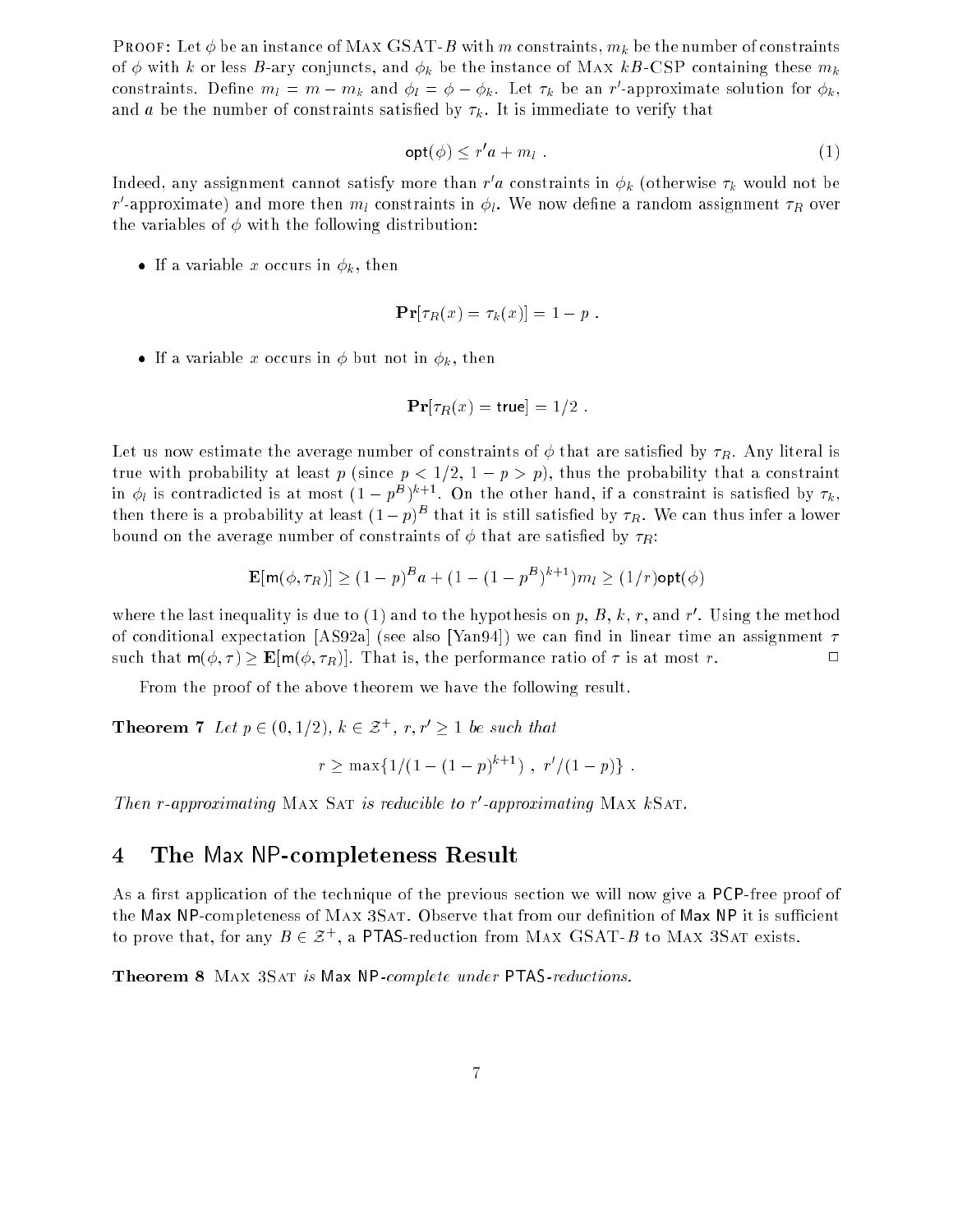The reduction will be the composition of the reduction from MAX  $GSAT-B$  to  $PROOF:$ Max  $kB$ -CSP given in Theorem 6 and of the standard reduction from Max  $kB$ -CSP to Max 3SAT  $[PY91]$ . For any h, the MAX h-CSP problem is in Max SNP, and thus a PTAS-reduction  $(f_h, g_h, c_h)$  exists from MAX h-CSP to MAX 3SAT. Let  $\phi$  be an instance of MAX GSAT-B, and let  $r > 1$  be fixed. We compute values  $\kappa, \, r$  ,  $p$  such that

$$
r \ge \max \left\{ \frac{1}{1 - (1 - p^B)^{k+1}}, \frac{r'}{(1 - p)^B} \right\}.
$$

We then compute  $\phi_k$  (the subset of  $\phi$  containing constraints that are disjunctions of at most k conjuncts) that is an instance of MAX  $\kappa_{D}$ -USP. From an  $r$  -approximate solution for  $\phi_{k}$  we are able to reconstruct an r-approximate solution for  $\phi$ . The former problem can in turn be reduced  $\Box$ to find a  $c_{kB}$ (r) -approximate solution for the instance  $f_kB(\varphi_k,r$  ) of MAX 3SAT.

**Remark 9** We note that, in the proof of the above theorem, the "intermediate" problem MAX  $kB$ -CSP is not fixed since k depends on the approximation factor that we want to preserve. This is not in contradiction with the definition of  $PTAS$ -reduction. Indeed, we don't see how to use our technique in combination with other known reducibilities.

We will now see that, in order to prove the APX-completeness of MAX 3SAT, at least a weak version of the PCP theorem is necessary. In the following we say that an algorithm T is a nonconstructive PTAS for a maximization problem A if the following properties hold:

- 1. For any instance x of A and for any rational  $r > 1$ ,  $a = T(x, r)$  is a real number with the property that  $\mathsf{opt}(x)/r \leq a \leq \mathsf{opt}(x)$ .
- 2. For any fixed  $r > 1$ , the running time of  $T(\cdot, r)$  is polynomial.

Non-constructive approximation for minimization problems is dened similarly. Note that if a problem is in PTAS then it admits a non-constructive PTAS, but the converse is not necessarily true (see [CT94]).

**Lemma 10** PCP( $\log n$ , 1) = P if and only if MAX 3SAT admits a non-constructive PTAS.

PROOF: The "if" part is a restating of the standard reduction from PCP verifiers to MAX 3SAT  $(see [ALM+92]).$ 

The other direction is more interesting. We use ideas from [CT94]. For any  $1/2 \leq s < c \leq 1,$  let GAP 3SAT<sub>c,s</sub> be the following promise problem: given a 3SAT formula  $\phi$  with m clauses, reject if  $\text{opt}(\phi) \leq sm$  and accept if  $\text{opt}(\phi) \geq cm$ . This problem is in PCP<sub>c,s</sub> [log, 3] (a proof is an assignment, the verifier picks a random clause and accepts if and only if the clause is satisfied by the assignment) and thus in  $PCP(\log n, 1) = P$ . Then a polynomial-time Turing machine  $T_{c,s}$  exists such that, on input  $\phi$ ,  $T_{c,s}$  accepts whenever  $\mathsf{opt}(\phi) \geq cm$ , rejects whenever  $\mathsf{opt}(\phi) \leq sm$ , and whose behaviour is undefined otherwise. Let  $r > 1$  be fixed: we now describe a non-constructive r-approximate algorithm for MAX 3SAT. Let  $\phi$  be a 3SAT formula with m clauses; its optimum lies somewhere between  $m/2$  and m. We divide this interval into  $k = \lfloor 2/\log r \rfloor$  subintervals, where the *i*th interval (for  $i=0,\ldots,k-1$ ) is  $[m\alpha_i,m\alpha_{i+1})$  with  $\alpha_i = .5r^{i/2}$ . For any i, we run  $T_{\alpha_{i+1},\alpha_i}(\phi)$ . Let j be the largest index such that  $T_{\alpha_{j+1},\alpha_j}(\phi)$  accepts. From the definition of  $T_{c,s}$  it follows that  $\textsf{opt}(\phi) \geq m\alpha_j$ (since  $T_{\alpha_{j+1},\alpha_j}(\phi)$  accepts) and that  $\mathsf{opt}(\phi) \leq m\alpha_{j+2}$  (since  $T_{\alpha_{j+2},\alpha_{j+1}}(\phi)$  rejects). It follows that  $\alpha_j$  is a non-constructive r-approximate solution for  $\phi$ .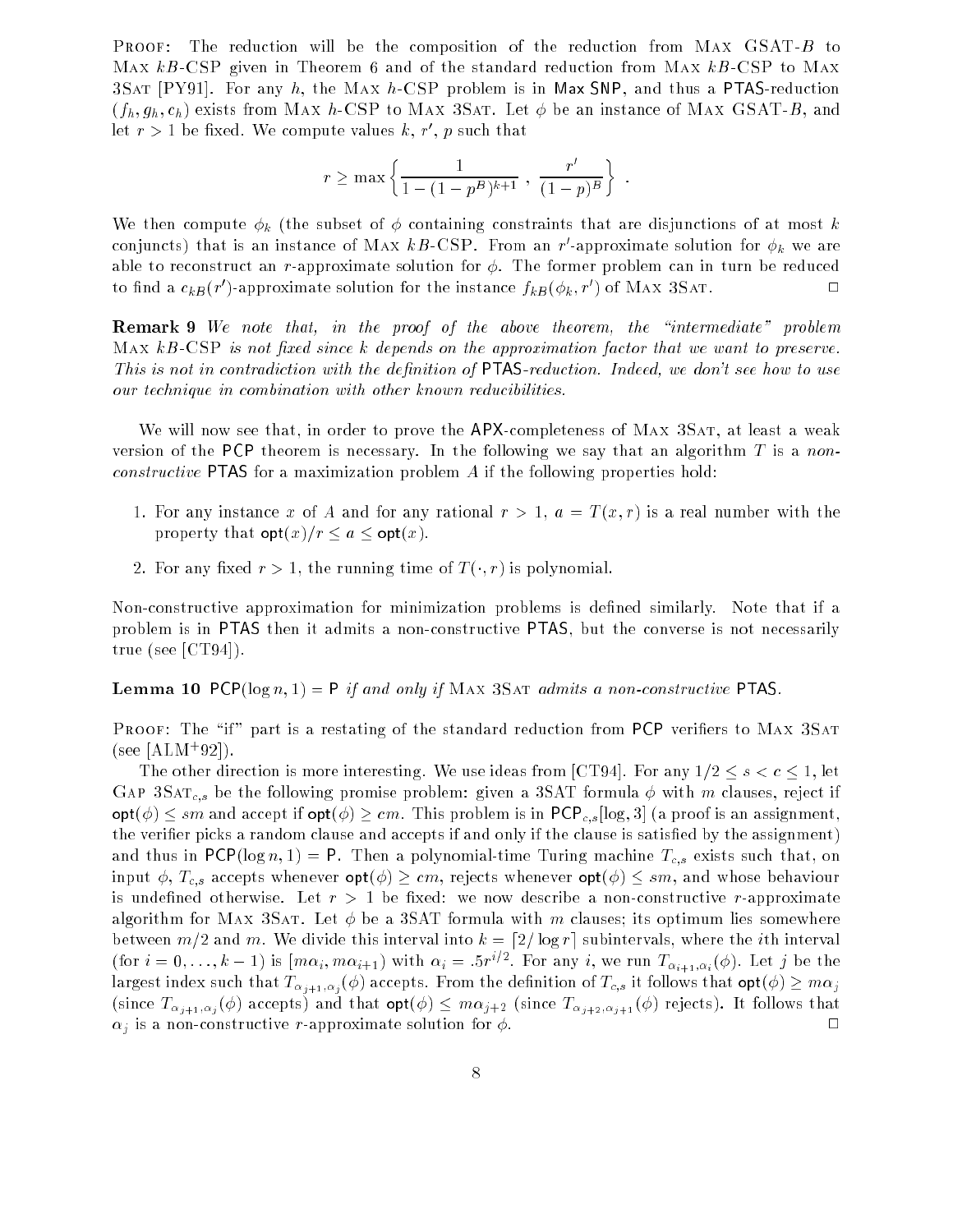The following result states that APX-complete problems are unlikely to have non-constructive PTAS's. This result has already been proved in [CT94] using the PCP theorem: the novelty of the proof that we give here is that it is PCP-free.

#### **Lemma 11** If an APX-complete problem A admits a non-constructive PTAS, then  $NP = co-NP$ .

**PROOF:** Let  $(f, g, c)$  be a PTAS-reduction from MIN BIN PACKING to A; let  $\bar{r} = c(1.4)$ . Let I be an instance of Min Bin Packing such that the total size of the elements is 2; it is easy to see that the optimum packing of such instance will use either 2 or 3 bins. Distinguishing between these two cases is NP-hard (it is a restatement of the PARTITION<sup>1</sup> problem). Let  $x = f(I, 1.4)$ . From the definition of **PTAS**-reduction it follows that if y is an  $\bar{r}$ -approximate solution for x, then  $q(I, y, 1.4)$ is a 1.4-approximate solution for  $I$  (indeed, an optimum solution). An NP algorithm can compute a non-constructive  $\bar{r}$ -approximate solution v for x, then guess a solution y of measure  $m(x, y) \geq v$ , compute the solution  $P = g(I, y, 1.4)$  and accept if and only if  $m(I, P) = 3$ . It is easy to see that this is an NP algorithm for the complement of the PARTITION problem.  $\Box$ 

The above two lemmas imply the following theorem.

**Theorem 12** If MAX 3SAT is APX-complete under PTAS-reductions, then NP  $\neq$  co-NP implies  $PCP(\log n, 1) \nsubseteq P$ .

This result essentially states that any proof of the  $APX$ -completeness of MAX 3SAT "contains" already a proof of the fact that  $NP \neq co-NP$  implies  $PCP(\log n, 1) \not\subseteq P$ . This latter fact is weaker than the PCP Theorem in two ways: first, the verifier has not completeness 1 (i.e. it has two-sided error) and, second, the existence of intractable problems in  $PCP(\log n, 1)$  assumes NP  $\neq$  co-NP instead that  $P \neq NP$ . None of these variations appear to make the PCP theorem easier to be proved.

## 5 Linear-time Approximation Schemes

In this section we will consider the *planar* restriction of MAX GSAT-B and we will use our reduction technique to develop linear-time approximation schemes for this problem (in particular, for Max Sat). The approximation schemes we describe are a composition of the reductions of Section 3 and of the linear time PTAS's for MAX  $k$ SAT and MAX  $k$ -CSP that are implied by the techniques of [Bak94, HMR<sup>+</sup> 94, KM96].

To begin, we recall the definition of *planar instance* of a constraint satisfaction problem.

**Definition 13 (Incidence Graph)** Let F be a (possibly infinite) constraint family. Let  $\phi$  be an instance of MAX F over variable set X. The incidence graph of  $\phi$ , denoted  $G_{\phi} = (V, E)$  is defined as follows:

• V has a v-vertex for each variable  $x \in X$  and an f-vertex for any constraint C of  $\phi$ .

$$
\sum_{u \in U'} s(u) = \sum_{u \notin U'} s(u)?
$$

 $^1$ Recall that the NP-complete problem PARTITION is defined as follows: given a set  $U$  of items and a size function  $s: U \rightarrow Q \cap (0,1],$  does there exists a subset  $U' \subseteq U$  such that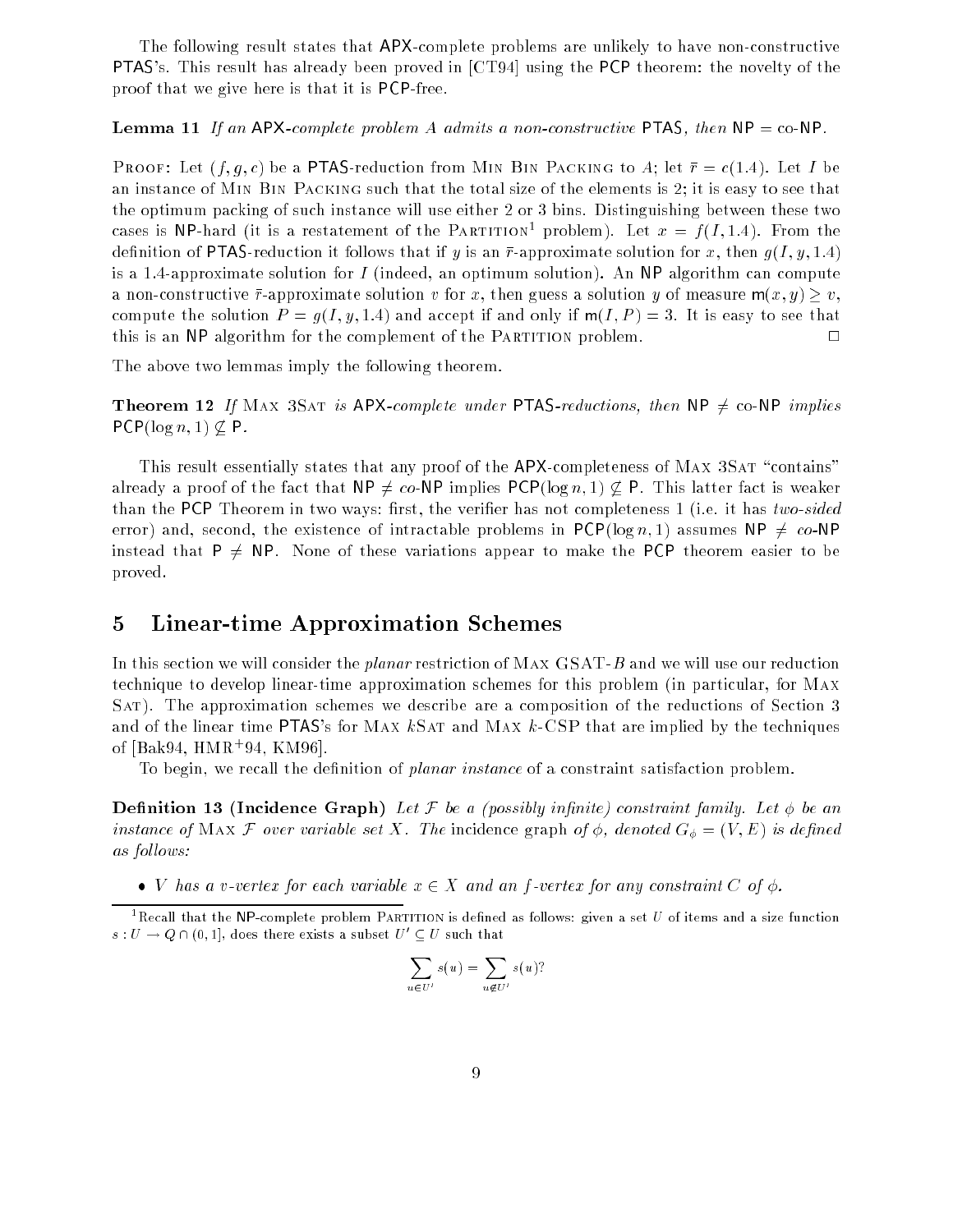• For each constraint C of  $\phi$  and each variable x occurring in C there is an edge between the vertex for  $C$  and the vertex for  $x$ .

For a constraint family  $\mathcal{F}$ , MAX PLANAR  $\mathcal{F}$  is the restriction of MAX  $\mathcal{F}$  to instances whose incidence graph is planar. We will focus on Max Planar k-CSP, Max Planar Sat, and Max Planar GSAT-B.

Khanna and Motwani [KM96] prove that the latter two problems have a PTAS that computes  $(1+\epsilon)$ -approximate solutions in time  $n^{O(1/\epsilon)}$ . We will improve the running time to  $O(n)$  (the constant hidden in the O-notation will depend on  $\epsilon$  and, in the MAX PLANAR GSAT-B case, also on  $B$ ). We use the fact that the techniques of Khanna and Motwani yield linear-time PTAS's when specialized to MAX PLANAR  $k$ SAT and MAX PLANAR  $k$ -CSP (we give a sketch of this latter result). We first give some definitions.

**Definition 14 (Tree Decomposition)** A tree decomposition of a graph  $G = (V, E)$  is a tree  $T = (I, F)$ , where each node  $i \in I$  is labelled by a subset  $X(i)$  of V and such that:

- $\bullet \bigcup_{i \in I} X(i) = V.$
- For any  $(u, v) \in E$ , an  $i \in I$  exists such that  $u, v \in X(i)$ ,
- For any  $v \in V$ , the set  $\{i \in I : v \in X(i)\}$  induces a subtree of T.

**Definition 15 (Treewidth)** The width of a tree-decomposition of a graph G is  $\max\{|X(i)|-1:$  $i \in I$ . The treewidth of a graph is the minimum width over all its tree-decompositions.

**Theorem 16 ([Kha96])** For fixed k and h, MAX k-CSP restricted to instances whose incidence graph has treewidth at most h can be solved in linear time.

**PROOF:**[Sketch] Given an instance  $\phi$  of MAX k-CSP with m constraints over n variables whose incidence graph G has treewidth at most h we first find an optimum tree-decomposition of  $G$ . This can be done in linear time [Bod93]. Then we apply divide and conquer: the root vertex of the tree-decomposition is a set of  $h + 1$  nodes of G that disconnect G into two components. If some of them are  $f$ -nodes than we replace them with the  $v$ -nodes corresponding to the variables occurring in them. This gives a separator S with at most  $k(h+1)$  v-nodes. We try all the possible assignments to the variables of  $S$ , for any such assignment we delete the variables of  $S$  from the incidence graph (thus disconnecting it) and then we recurse on the connected components of the incidence graph. Removing the root from the tree-decomposition of the incidence graph of  $\phi$  gives tree-decompositions for all the connected components. The running time is given by the recursion

$$
T(m, n) = 2^{k(h+1)}(T(m', n') + T(m'', n'')) \qquad T(1, 1) = O(1) ,
$$

where  $n = n' + n''$  and  $m = m' + m''$ . The recursion solves as  $T(m, n) = O(2^{k(h+1)}(m+n))$  $O(m+n)$ .  $\Box$ 

**Theorem 17** For fixed  $\epsilon > 0$ , MAX PLANAR k-CSP admits an  $(1 + \epsilon)$ -approximate linear time algorithm,

**PROOF:** It suffices to observe that from the proof of  $[KM96, Theorem 1]$  (see also  $[Bak94, Theorem 1]$ ) rem 1) and from a result of [Bod88] it follows that  $(1 + \epsilon)$ -approximating MAX PLANAR k-CSP reduces to optimally solve  $MAX\ k\text{-CSP restricted to instances whose incidence graph has trewidth}$  $O(1/\epsilon)$ . From Theorem 16 the claim thus follows.  $\Box$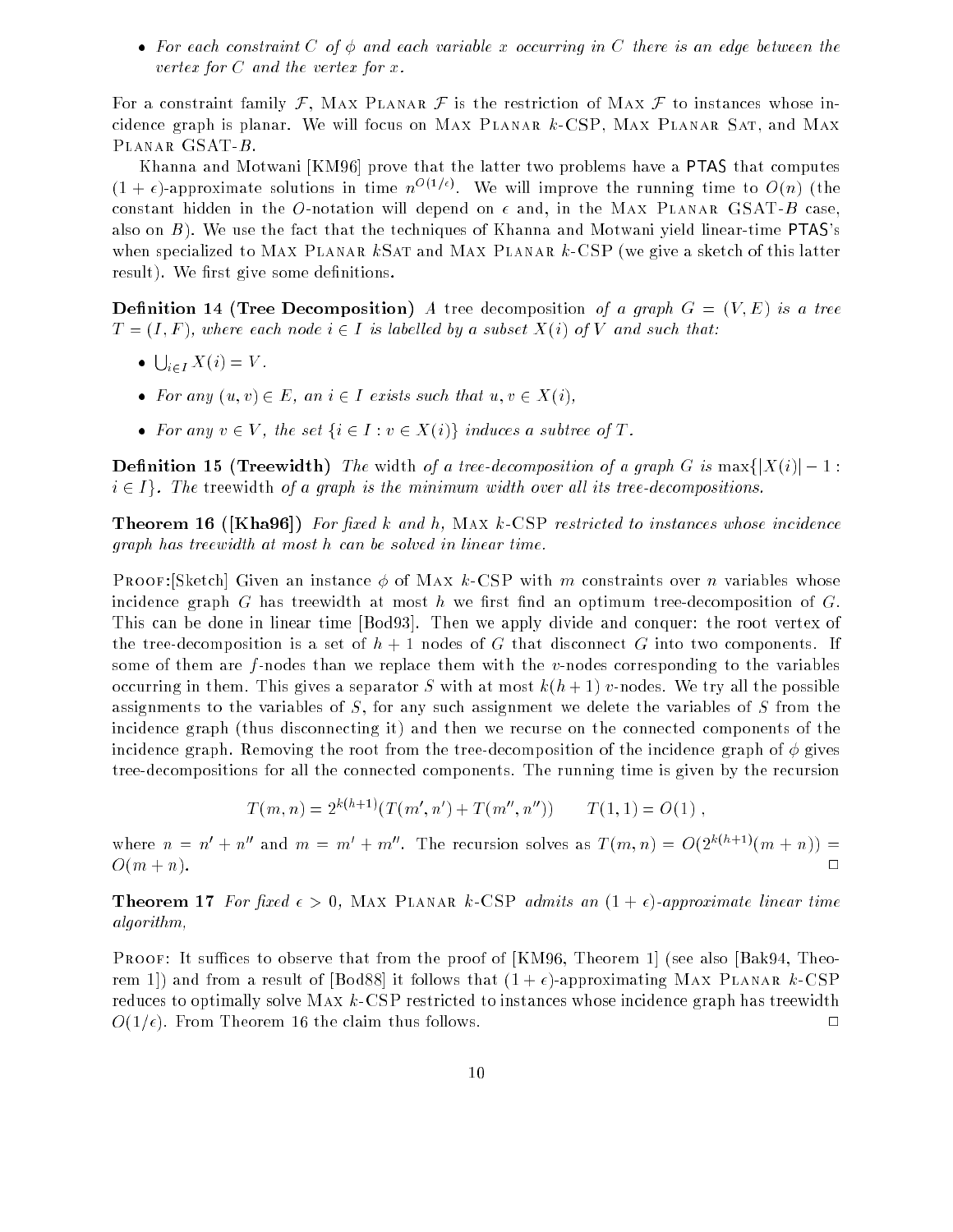**Theorem 18** For any fixed  $\epsilon > 0$  and  $B \in \mathcal{Z}^+$ , MAX PLANAR GSAT-B admits a linear time  $(1 + \epsilon)$ -approximate algorithm.

**PROOF:** Let  $\kappa, p, \epsilon$  be constants (depending only on  $\epsilon$  and  $D$ ) such that  $p \in (0, 1/2)$  and

$$
1+\epsilon \geq \max \left\{ \frac{1}{1-(1-p^B)^{k+1}} \ , \ \frac{1+\epsilon'}{(1-p)^B} \right\} \ .
$$

Let  $\phi$  be a planar instance of MAX GSAT-B. The construction of Theorem 6 reduces the problem of (1+e)-approximating  $\varphi$  to the problem of (1+e)-approximating an instance  $\varphi$  of Max  $\kappa_{B}$ -CSP obtained from  $\phi$  by removing all the constraints with more than k conjuncts. The reduction runs in linear time, it doesn't increase the size of the instance and preserves planarity of the incidence graph. A (1+  $\epsilon$  )-approximate solution for  $\varphi$  can be found in linear time using Theorem 17.  $\Box$ 

**Remark 19 (NC Approximation Schemes)** Hunt et al. [HMR<sup>+</sup>94] proved the following related result: for any fixed  $\epsilon > 0$ , MAX PLANAR k-CSP admits an  $(1+\epsilon)$ -approximate NC algorithm. Since the reduction in the proof of Theorem 6 can be done in NC using k-wise independent distribution to do the derandomization, it follows that MAX PLANAR GSAT-B admits a NC approximation scheme. This solves an open question in  $(HMR+94)$ .

# 6 Comparison with Local-Replacement Reductions

Local-replacement reductions have played a fundamental role in proving NP-completeness results (see [GJ79]). In context of constraint satisfaction problems, a local-replacement reduction maps each constraint of the original problem into one or more constraints of the target, possibly introducing auxiliary variables.

Unfortunately, in [TSSW96] it has been shown this kind of reductions have inherent limitations. For example, it is shown that it is not possible to use local-replacement techniques to give an approximation-preserving reduction from MAX  $k(n)$ SAT to MAX  $l(n)$ SAT if  $\lim_{n} k(n)/l(n) = \infty$ . As a consequence, no local-replacement can show that these two problems have the same approximation threshold<sup>2</sup>.

The next result shows that this latter fact is indeed true: its proof uses our disjunction-shrinking reduction technique (which is not a local-replacement one).

**Theorem 20** The approximation thresholds of MAX SAT and MAX  $k(n)$ SAT are equal, provided  $k(n)$  is a monotone non-decreasing unbounded function.

PROOF: We prove that for any r and any  $r < r$ , the existence of an r -approximate algorithm for Max  $k(n)$ SAT implies the existence of an r-approximate algorithm for Max SAT.

There exist p and h such that  $p \in (0, 1/2)$  and

$$
r \ge \max\{1/(1-(1-p)^{h+1}), r'/(1-p)\}.
$$

Since  $k(n)$  is non-decreasing and unbounded, there is some constant  $n_0$  (depending only on h) such that  $k(n) \geq h$  for any  $n \geq n_0$ . The approximation algorithm for MAX SAT follows from

<sup>&</sup>lt;sup>2</sup>The *approximation threshold* of an optimization problem  $A \in$  APX is a real number  $r_A > 1$  such that, for any  $\epsilon > 0$ , A admits an  $(r_A + \epsilon)$ -approximate polynomial-time algorithm but A does not admit an  $(r_A - \epsilon)$ -approximate polynomial-time algorithm.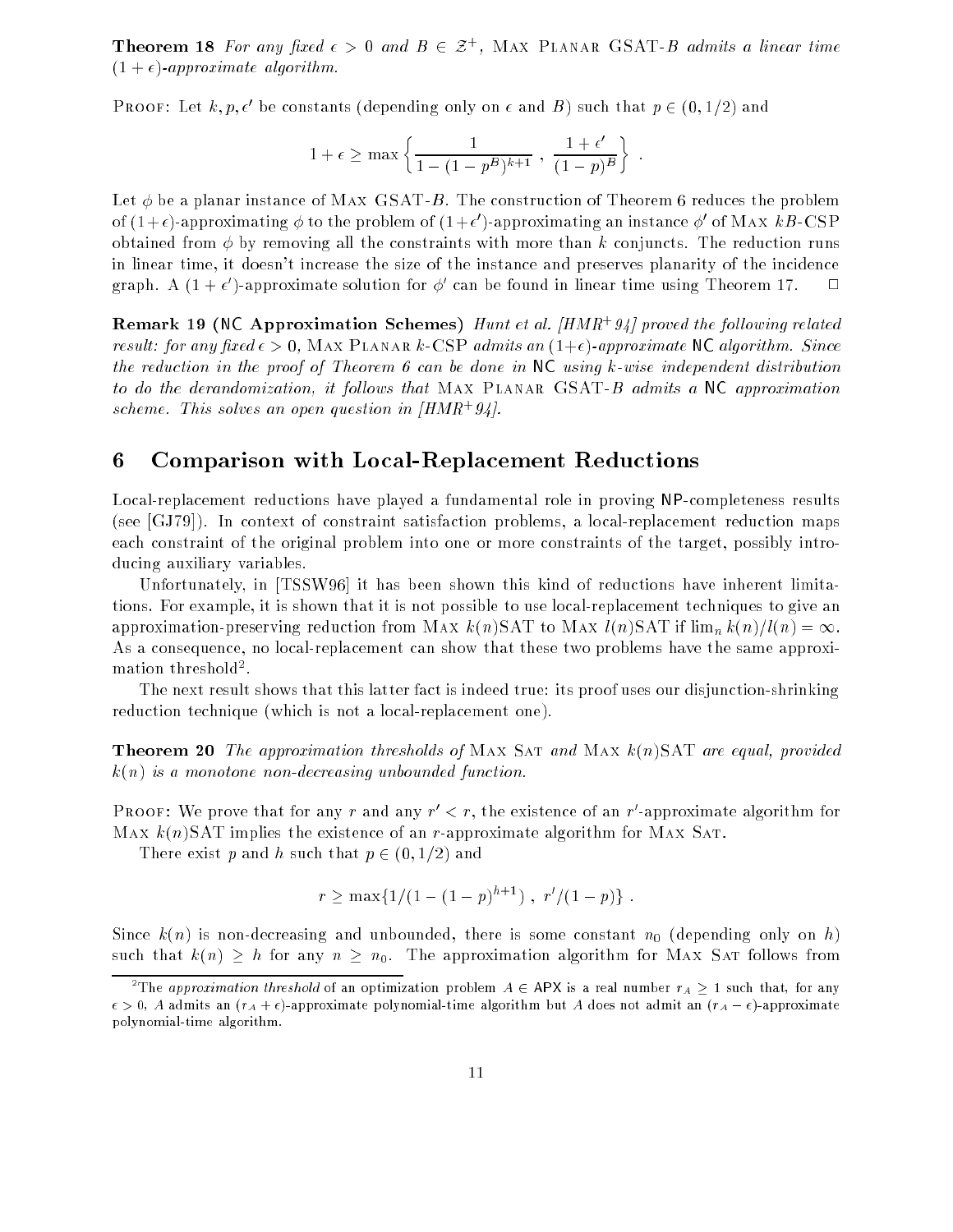**Theorem** *(* and from an  $r$  -approximation algorithm for MAX  $n_{DM}$ ). It remains to be seen that  $\text{MAX}$   $n$ SAT is  $r$  -approximable. Indeed, the only instances of MAX  $n$ SAT that are not instances of Max  $k(n)$ SAT have at most  $n_0 = O(1)$  variables. For these instances an optimum solution can be found in linear time. <sup>2</sup>

We conclude that our technique for shrinking disjunctions produces reductions that beat the localreplacement technique, that is, that are *provably better* than any possible reduction by local replacement that fits the framework of [TSSW96]. This encourages to look for simple techniques to obtain reductions to MAX CUT and MAX 2SAT beating the ones in [BGS95, TSSW96]: a positive answer would imply improved non-approximability results for these problems.

### References

- [ADP80] G. Ausiello, A. D'Atri, and M. Protasi. Structure preserving reductions among convex optimization problems. Journal of Computer and System Sciences, 21:136-153, 1980.
- [ALM<sup>+</sup> 92] S. Arora, C. Lund, R. Motwani, M. Sudan, and M. Szegedy. Proof verication and hardness of approximation problems. In Proceedings of the 33rd IEEE Symposium on Foundations of Computer Science, pages 14-23, 1992.
- [AS92a] N. Alon and J. Spencer. The Probabilistic Method. Wiley Interscience, 1992.
- [AS92b] S. Arora and S. Safra. Probabilistic checking of proofs; a new characterization of NP. In Proceedings of the 33rd IEEE Symposium on Foundations of Computer Science, pages  $2{-}13, 1992.$
- [BaG88] J.L. Balcázar, J. Díaz, and J Gabarró. Structural Complexity I. Springer-Verlag, 1988.
- [Bak94] B. Baker. Approximation algorithms for NP-complete problems on planar graphs. Journal of the  $ACM$ ,  $41(1):153{-}180$ , 1994.
- [BC93] D.P. Bovet and P. Crescenzi. Introduction to the Theory of Complexity. Prentice Hall, 1993.
- [BGS95] M. Bellare, O. Goldreich, and M. Sudan. Free bits, PCP's and non-approximability towards tight results (3rd version). Technical Report TR95-24, Electronic Colloquium on Computational Complexity, 1995. Preliminary version in Proc. of FOCS'95.
- [Bod88] H.L. Bodlaender. Some classes of graphs with bounded treewidth. Bulletin of the  $EATCS$ , 36:116-126, 1988.
- [Bod93] H.L. Bodlaender. A linear time algorithm for finding tree-decompositions of small treewidth. In Proceedings of the 25th ACM Symposium on Theory of Computing, pages 226{234, 1993.
- [CKST95] P. Crescenzi, V. Kann, R. Silvestri, and L. Trevisan. Structure in approximation classes. In Proceedings of the 1st Combinatorics and Computing Conference, pages  $539-548$ . LNCS 959, Springer Verlag, 1995.
- [CP91] P. Crescenzi and A. Panconesi. Completeness in approximation classes. Information and Computation, 93:241-262, 1991. Preliminary version in Proc. of FCT'89.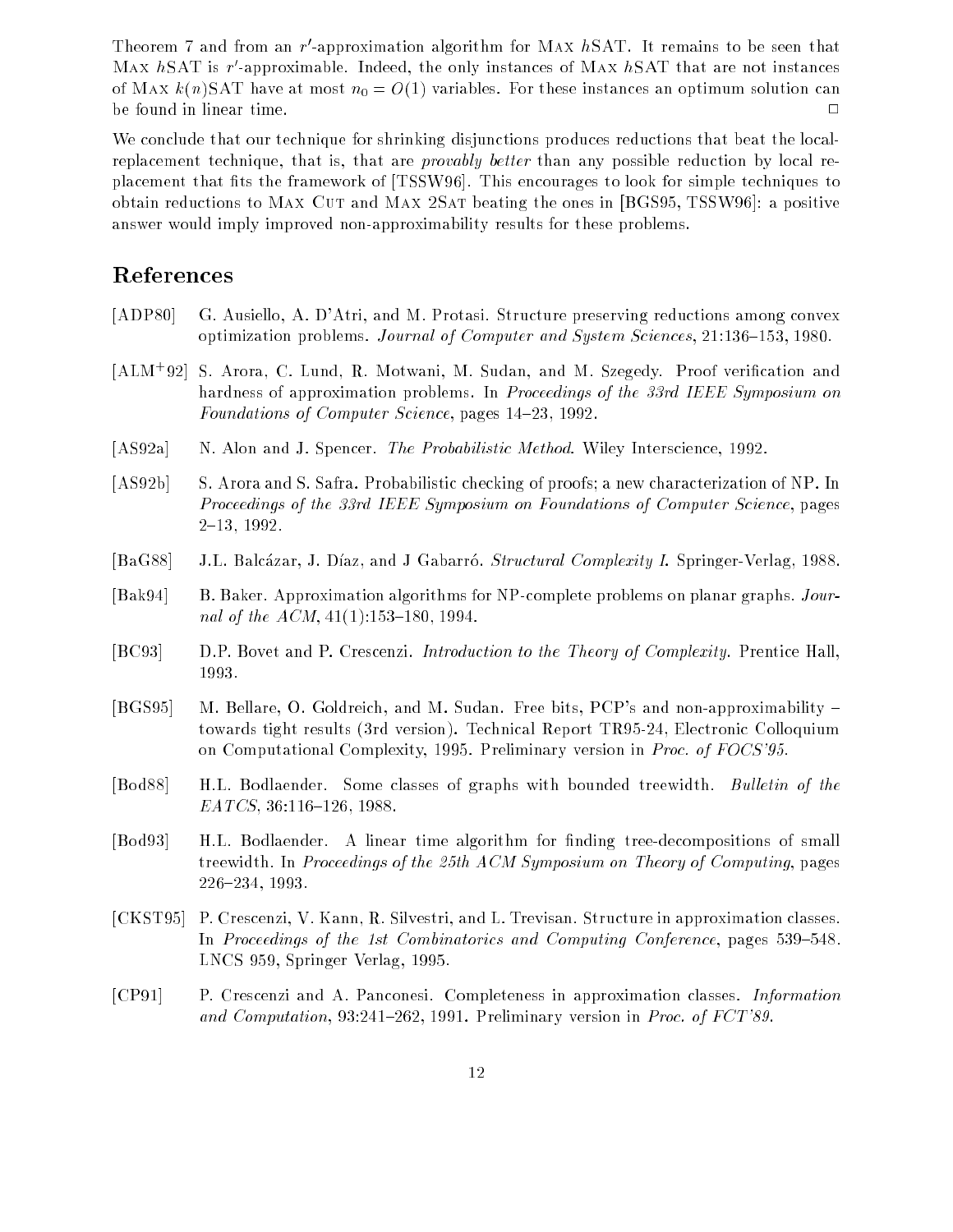- [CT94] P. Crescenzi and L. Trevisan. On approximation scheme preserving reducibility and its applications. In Proceedings of 14th Conference on Foundations of Software Technology and Theoretical Computer Science, pages 330–341. LNCS 880, Springer Verlag, 1994.
- [Fag74] R. Fagin. Generalized first-order spectra and polynomial-time recognizable sets. In  $SIAM-AMS$  Proceedings, pages  $43-73$ , 1974.
- [GJ79] M.R. Garey and D.S. Johnson. Computers and Intractability: a Guide to the Theory of NP-Completeness. Freeman, 1979.
- [GW94] M. Goemans and D. Williamson. New 3/4-approximation algorithms for the maximum satisfiability problem.  $SIAM$  Journal on Discrete Mathematics, 7(4):656-666, 1994. Preliminary version in Proc. of IPCO'93.
- [Has96] J. Hastad. Getting optimal in-approximability results. Manuscript, September 1996.
- [HMR<sup>+</sup> 94] H. B. Hunt III, M.V. Marathe, V. Radhakrishnan, S.S. Ravi, D.J. Rosenkrantz, and R.E. Stearns. Approximation schemes using L-reductions. In Proceedings of 14th Conference on Foundations of Software Technology and Theoretical Computer Science, pages 342-353. LNCS 880, Springer Verlag, 1994.
- [Joh74] D.S. Johnson. Approximation algorithms for combinatorial problems. Journal of Computer and System Sciences,  $9.256{\text -}278$ , 1974.
- [Kha96] S. Khanna. Personal Communication, 1996.
- [KM96] S. Khanna and R. Motwani. Towards a syntactic characterization of PTAS. In Proceedings of the 28th ACM Symposium on Theory of Computing, 1996.
- [KMSV94] S. Khanna, R. Motwani, M. Sudan, and U. Vazirani. On syntactic versus computational views of approximability. In Proceedings of the 35th IEEE Symposium on Foundations of Computer Science, pages  $819-830$ , 1994.
- [KT94] P.G. Kolaitis and M.N. Thakur. Logical denability of NP optimization problems. Information and Computation,  $115(2):321-353$ , 1994.
- [KT95] P.G. Kolaitis and M.N. Thakur. Approximation properties of NP minimization classes. Journal of Computer and System Sciences,  $50:391-411$ , 1995. Preliminary version in Proc. of Structures91.
- [OM87] P. Orponen and H. Mannila. On approximation preserving reductions: complete problems and robust measures. Technical Report C-1987-28, Department of Computer Science, University of Helsinki, 1987.
- [Pap94] C.H. Papadimitriou. Computational Complexity. Addison-Wesley, 1994.
- [PM81] A. Paz and S. Moran. Non deterministic polynomial optimization problems and their approximation. Theoretical Computer Science, 15:251-277, 1981.
- [PR93] A. Panconesi and D. Ranjan. Quantiers and approximations. Theoretical Computer Science, 107:145-163, 1993. Preliminary version in Proc. of  $STOC'90$ .